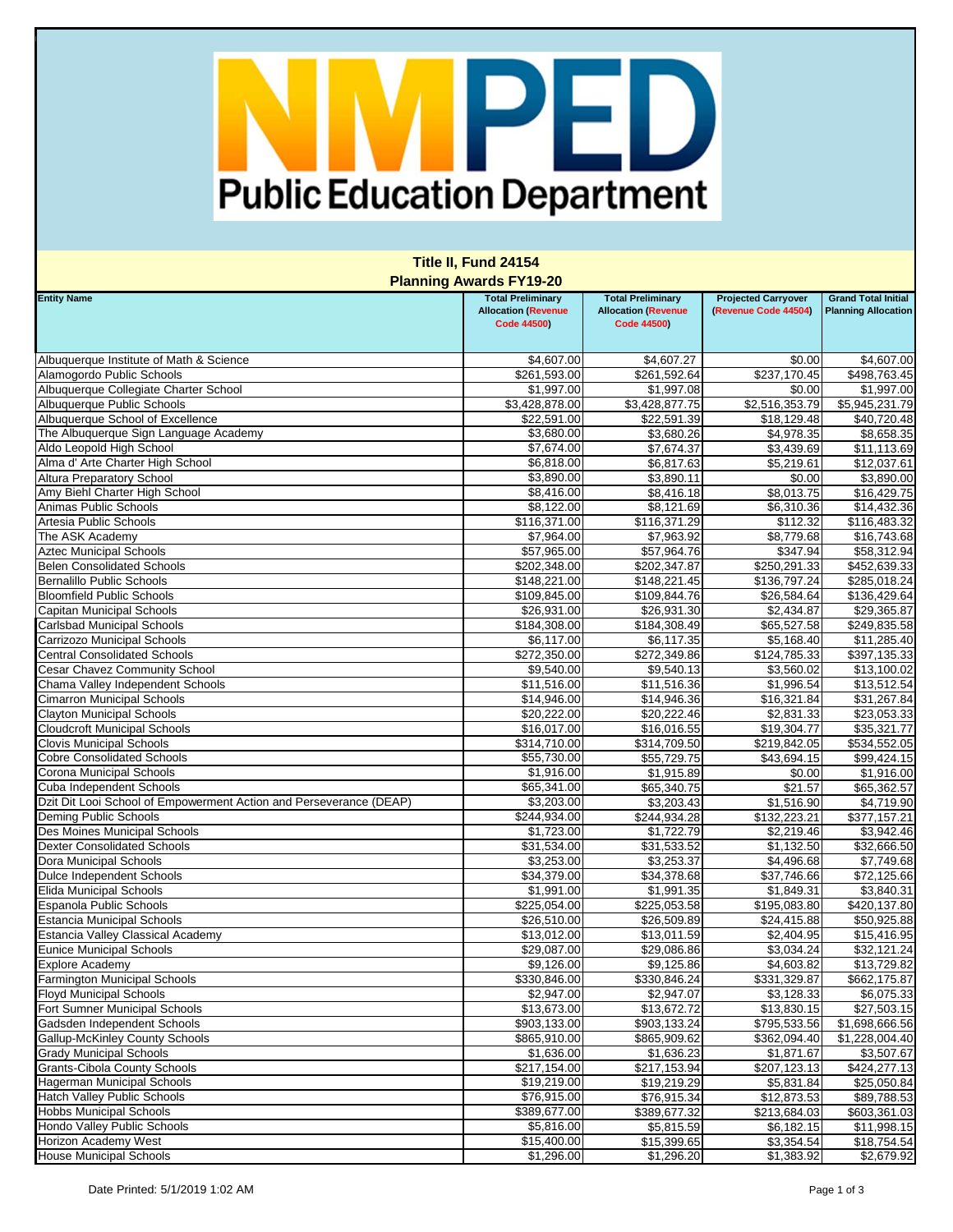## Public Education Department

| Title II, Fund 24154<br><b>Planning Awards FY19-20</b>  |                            |                            |                            |                            |  |  |  |
|---------------------------------------------------------|----------------------------|----------------------------|----------------------------|----------------------------|--|--|--|
|                                                         |                            |                            |                            |                            |  |  |  |
| Hózhó Academy                                           | \$6,183.00                 | \$6,182.76                 | \$0.00                     | \$6,183.00                 |  |  |  |
| J Paul Taylor Academy                                   | \$4,504.00                 | \$4,503.62                 | \$4,826.63                 | \$9,330.63                 |  |  |  |
| Jal Public Schools                                      | \$9,803.00                 | \$9,803.13                 | \$0.00                     | \$9,803.00                 |  |  |  |
| Jemez Mountain Public Schools                           | \$16,218.00                | \$16,218.11                | \$10,748.53                | \$26,966.53                |  |  |  |
| Jemez Valley Public Schools                             | \$24,338.00                | \$24,338.15                | \$2,642.52                 | \$26,980.52                |  |  |  |
| La Academia Dolores Huerta                              | \$7,376.00                 | \$7,376.16                 | \$8,384.92                 | \$15,760.92                |  |  |  |
| La Promesa Early Learning Center                        | \$17,458.00                | \$17,458.39                | \$15,911.27                | \$33,369.27                |  |  |  |
| La Tierra Montessori School of the Arts and Sciences    | \$5,210.00                 | \$5,209.65                 | \$5,846.29                 | \$11,056.29                |  |  |  |
| Lake Arthur Municipal Schools                           | \$5,521.00                 | \$5,520.84                 | \$3,292.26                 | \$8,813.26                 |  |  |  |
| Las Cruces Public Schools                               | \$1,032,367.00             | \$1,032,367.24             | \$488,083.18               | \$1,520,450.18             |  |  |  |
| Las Montanas                                            | \$8,079.00                 | \$8,078.56                 | \$7,288.57                 | \$15,367.57                |  |  |  |
| Las Vegas City Public Schools                           | \$68,931.00                | \$68,930.54                | \$0.18                     | \$68,931.18                |  |  |  |
| Logan Municipal Schools                                 | \$4,576.00                 | \$4,575.76                 | \$936.20                   | \$5,512.20                 |  |  |  |
| Lordsburg Municipal Schools                             | \$26,890.00                | \$26,889.57                | \$28,376.74                | \$55,266.74                |  |  |  |
| Los Alamos Public Schools                               | \$36,837.00                | \$36,837.47                | \$16,556.06                | \$53,393.06                |  |  |  |
| Los Lunas Public Schools                                | \$284,028.00               | \$284,027.66               | \$101,227.46               | \$385,255.46               |  |  |  |
| <b>Loving Municipal Schools</b>                         | \$14,298.00                | \$14,298.15                | \$4,650.23                 | \$18,948.23                |  |  |  |
| Lovington Municipal Schools                             | \$119,026.00               | \$119,026.26               | \$76,045.50                | \$195,071.50               |  |  |  |
| Magdalena Municipal Schools                             | \$26,208.00                | \$26,208.16                | \$16,297.61                | \$42,505.61                |  |  |  |
| The MASTERS Program                                     | \$4,523.00                 | \$4,523.03                 | \$3,699.92                 | \$8,222.92                 |  |  |  |
| <b>Maxwell Municipal Schools</b>                        | \$3,280.00                 | \$3,280.46                 | \$3,289.35                 | \$6,569.35                 |  |  |  |
| <b>McCurdy Charter School</b>                           | \$24,707.00                | \$24,707.17                | \$16,156.03                | \$40,863.03                |  |  |  |
| Media Arts Collaborative Charter School                 | \$8,320.00                 | \$8,319.77                 | \$109.42                   | \$8,429.42                 |  |  |  |
| <b>Melrose Public Schools</b>                           | \$5,857.00                 | \$5,856.87                 | \$1,708.76                 | \$7,565.76                 |  |  |  |
| <b>Mesa Vista Consolidated Schools</b>                  | \$13,601.00                | \$13,600.75                | \$6,459.89                 | \$20,060.89                |  |  |  |
| <b>Mission Achievement and Success</b><br>Monte Del Sol | \$54,271.00                | \$54,271.33                | \$0.60                     | \$54,271.60                |  |  |  |
| The Montessori Elementary School                        | \$11,012.00<br>\$7,020.00  | \$11,012.31                | \$5,158.02                 | \$16,170.02                |  |  |  |
| Mora Independent Schools                                | \$18,698.00                | \$7,019.58<br>\$18,697.70  | \$8,274.23<br>\$20,226.60  | \$15,294.23<br>\$38,924.60 |  |  |  |
| <b>Moriarty Municipal Schools</b>                       | \$107,721.00               | \$107,721.42               | \$78,308.03                | \$186,029.03               |  |  |  |
| <b>Mosquero Municipal Schools</b>                       | \$415.00                   | \$415.49                   | 3497.13                    | \$912.13                   |  |  |  |
| Mountainair Public Schools                              | \$11,564.00                | \$11,564.17                | $\overline{$}705.24$       | \$12,269.24                |  |  |  |
| New America School - Las Cruces                         | \$3,984.00                 | \$3,983.97                 | \$6,439.59                 | \$10,423.59                |  |  |  |
| New Mexico School for the Arts                          | \$3,336.00                 | \$3,335.69                 | \$1,225.05                 | \$4,561.05                 |  |  |  |
| <b>New Mexico Connections Academy</b>                   | \$38,454.00                | \$38,453.59                | \$40,431.25                | \$78,885.25                |  |  |  |
| North Valley Academy Charter School                     | \$19,668.00                | \$19,667.57                | \$1,797.25                 | \$21,465.25                |  |  |  |
| Pecos Independent Schools                               | \$24,426.00                | \$24,426.29                | \$9,074.66                 | \$33,500.66                |  |  |  |
| Penasco Independent Schools                             | \$19,506.00                | \$19,505.93                | \$24,353.14                | \$43,859.14                |  |  |  |
| Pojoaque Valley Public Schools                          | \$59,097.00                | \$59,097.01                | \$18,015.48                | \$77,112.48                |  |  |  |
| <b>Portales Municipal Schools</b>                       | \$121,171.00               | \$121,171.32               | \$2,339.66                 | \$123,510.66               |  |  |  |
| Quemado Independent Schools                             | \$12,794.00                | \$12,794.27                | \$7,448.62                 | \$20,242.62                |  |  |  |
| Questa Independent Schools                              | \$18,183.00                | \$18,183.38                | \$20,616.52                | \$38,799.52                |  |  |  |
| <b>Raton Public Schools</b>                             | \$43,454.00                | \$43,454.17                | \$24,297.54                | \$67,751.54                |  |  |  |
| Red River Valley Charter School                         | \$4,882.00                 | \$4,882.21                 | \$3,410.61                 | \$8,292.61                 |  |  |  |
| <b>Reserve Public Schools</b>                           | \$6,515.00                 | \$6,514.74                 | \$2,055.49                 | \$8,570.49                 |  |  |  |
| Rio Rancho Public Schools                               | \$416,761.00               | \$416,760.51               | \$136,207.92               | \$552,968.92               |  |  |  |
| Roots and Wings                                         | \$3,035.00                 | \$3,035.20                 | \$2,015.52                 | \$5,050.52                 |  |  |  |
| Roswell Independent Schools                             | \$475,315.00               | \$475,315.40               | \$513,707.53               | \$989,022.53               |  |  |  |
| <b>Roy Municipal Schools</b>                            | \$1,576.00                 | \$1,575.86                 | \$1,865.37                 | \$3,441.37                 |  |  |  |
| Ruidoso Municipal Schools<br>San Jon Municipal Schools  | \$73,193.00                | \$73,193.43                | \$10,589.34                | \$83,782.34                |  |  |  |
| Sandoval Academy of Bilingual Education                 | \$3,775.00                 | \$3,775.41                 | \$1,029.96                 | \$4,804.96                 |  |  |  |
| Santa Fe Public Schools                                 | \$4,428.00<br>\$466,461.00 | \$4,428.04<br>\$466,461.02 | \$1,819.25<br>\$268,155.83 | \$6,247.25<br>\$734,616.83 |  |  |  |
| Santa Rosa Consolidated Schools                         | \$26,240.00                | \$26,239.74                | \$5,977.29                 | \$32,217.29                |  |  |  |
| School of Dreams Academy                                | \$17,232.00                | \$17,232.37                | \$19,367.86                | \$36,599.86                |  |  |  |
|                                                         |                            |                            |                            |                            |  |  |  |